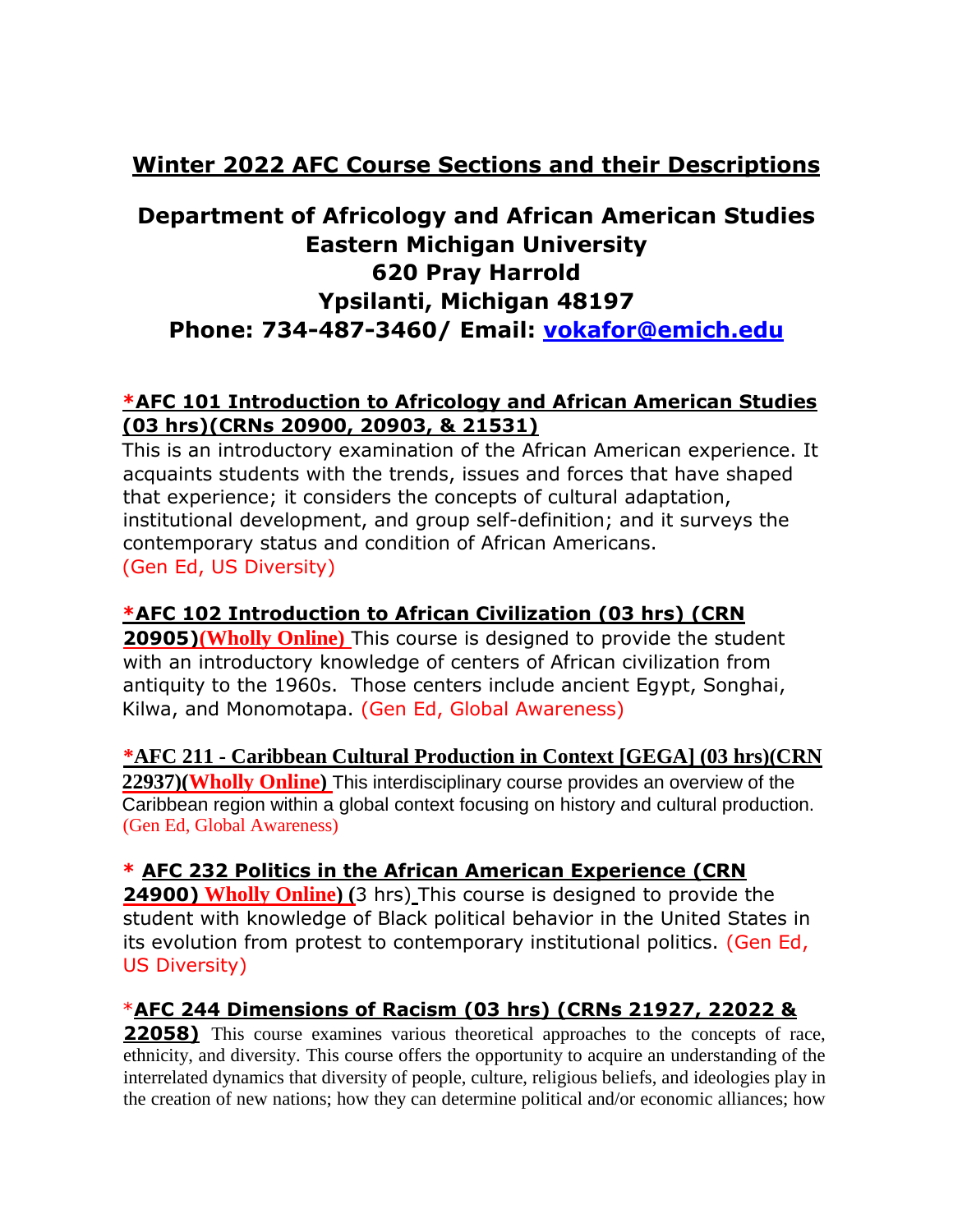they can shape or reshape the global order; how they can influence systems of exclusion and produce practices of intolerance. (Gen Ed, Knowledge of the Disciplines, SS & Global Awareness)

### **AFC 301 Research Methods in Africology & African American Studies (03 hrs)(CRN 20909)**

This course provides intensive exposure to research methods in African American studies and offers an opportunity for primary research in the field.

#### **\* AFC 302W Writing for Africology & African American Studies**

**(CRN 20908)** (3 hrs) This course will help students produce research papers, construct analytical reviews, and perform documentary research needed to better explore the literature, culture, and institutional and social processes that define the field of African American Studies. Prereq: ENGL121 (Gen Ed, Writing Intensive)

#### **\*AFC 313 Contemporary Africa: The Struggle and Prospects (03 hrs)(CRN 21532)(Wholly Online)**

This course serves as a survey of Africa's contemporary political economy. In examining postcolonial developments, the course focuses on regional and national strategies for social transformation. (Gen Ed, Global Awareness)

#### **\*AFC 402L4 African American Studies Internship Seminar (03 hrs) )(CRN 21533)(Wholly Online)**

The Internship Seminar in Africology and African American Studies is designed as a practicum in which majors and minors in Africology and African American Studies can acquire a practical experience of an African American organization or an organization that serves a diverse clientele. (Apart from being required of AAS majors, AFC 402L4 also serves as an option for satisfying General Education's Learning Beyond the Classroom requirement through Group 4, LB4=Career and Professional Development).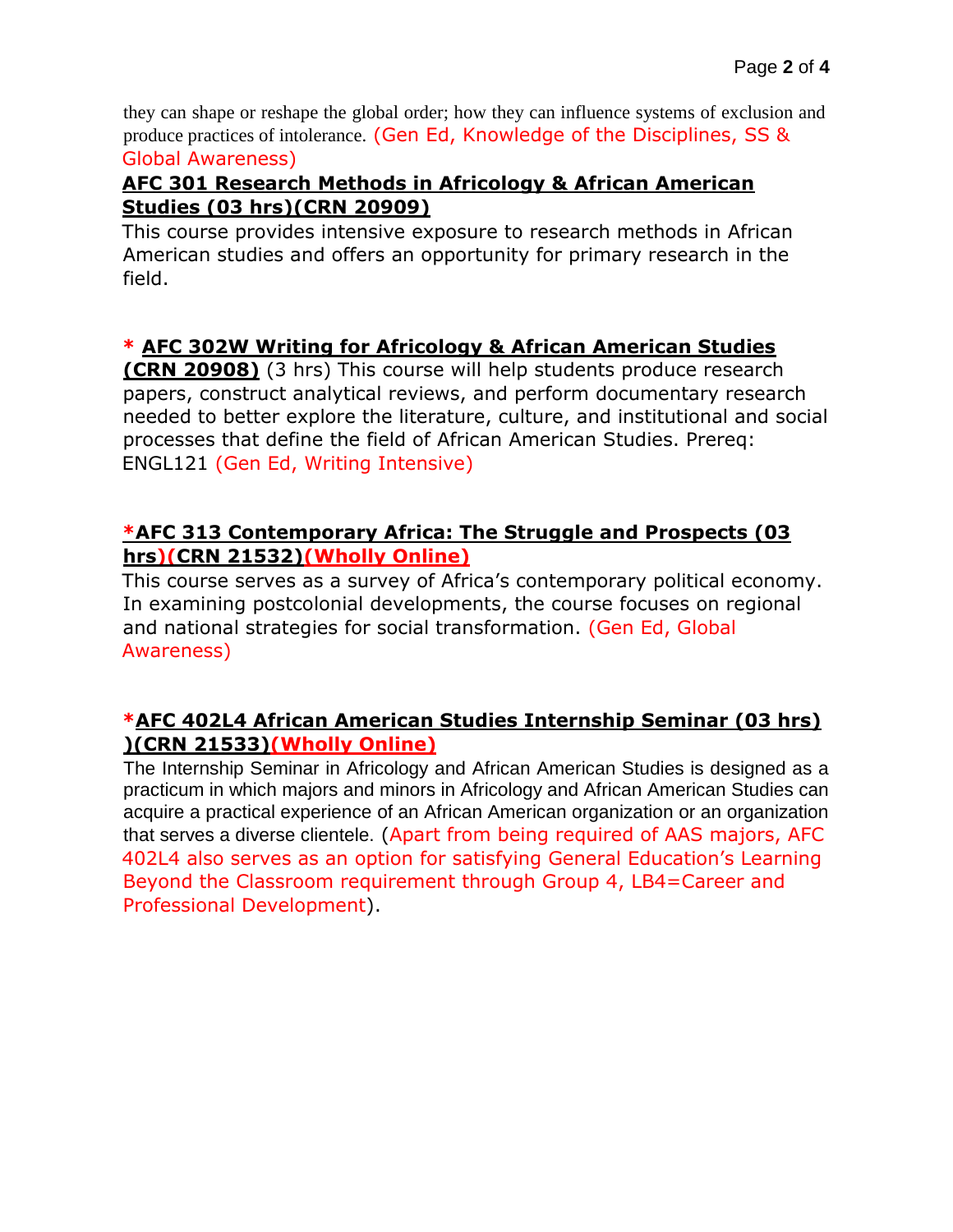### **AFC 542 - Race and Crime and the African American Experience (03 hrs)(crn 24904)**

This course will provide a comparative analysis of the experience of African Americans and other groups with the criminal justice system in the United States. Students will critically examine historical patterns, theories of race and crime and the effects of race and class on social attitudes and criminal justice practices.

### **AFC 601 - Theory and Analytical Methods in Africology (03 hrs)(CRN 22389)(wholly online)**

This course examines the historical and intellectual roots of Afrocentricity as well as the most prominent paradigms in the discipline; it encourages the applicability of the theory through its cognitive, structural, and functional dimensions; fosters a critical thinking methodology to sharpen students' skills as critics, theoreticians, and researchers to examine the agency of African people and/or interpret the African world experience transnationally and trans-generationally.

# **AFC 602 Researching Black Communities (03 hrs)(CRN 20924)**

Through the application of qualitative and ethnographic techniques, students will study groups, institutions and other social phenomena that affect African American communities and culture. Social research will be linked to intellectual and theoretical traditions in the field of African American studies.

# **AFC 603 - Capstone Internship Seminar in Africology & AAS (03 hrs)(CRN 22391)(Wholly Online)**

The course is designed as a practicum by which students of the Applied Master of Arts in Africology and African American Studies can acquire a practical experience of either an African American organization or any organization that serves a diverse clientele. The seminar must be taken while a student is in an internship program. Involving an advanced and critical survey of major coping strategies typically deployed by racial and ethnic minority communities of the United States, the seminar is designed to help prepare the master's degree students for effective functioning in